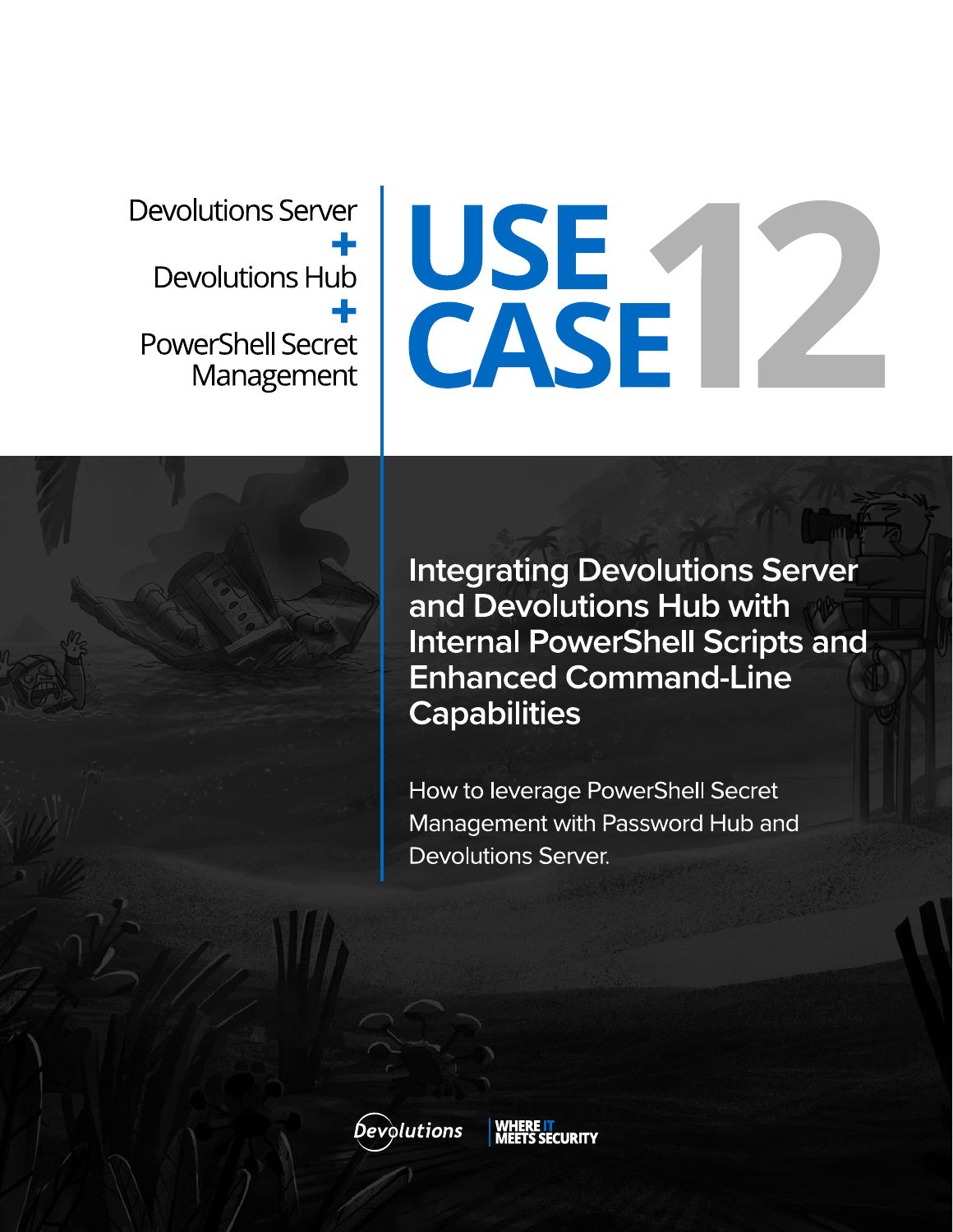# Who Is This Use Case For?

This use case is for IT professionals in organizations seeking to integrate Devolutions Server and Devolutions Hub with internal PowerShell scripts and enhanced command-line capabilities.

### The Problem

Traditionally, credentials in PowerShell scripts are included as plaintext, leading to degraded security and increased attack surfaces. In addition, quickly rotating passwords became difficult as locating all of the stored plaintext passwords was not an easy task.



## The Solution

How does an organization enhance PowerShell script security and increase PowerShell command-line tool flexibility? With the Devolutions Server and Devolutions Hub PowerShell Secret Management modules, you gain the ability to integrate stored secrets and credentials into your existing PowerShell scripts and processes. Rotate a password in Devolutions Server and see the change on the next run of your script, without needing to track down all instances and manually update the scripts!

### How It Works

**Step 1:** Install the PowerShell Secret Management [Devolutions Hub](https://github.com/devolutions/SecretManagement.DevolutionsHub) or [Devolutions Server](https://github.com/Devolutions/SecretManagement.DevolutionsServer) modules.

Step 2: [Import the modules](https://cdndevolutions.blob.core.windows.net/documents/how-to/how-to-leverage-powershell-secret-management-with-password-hub-and-devolutions-server.pdf) with Import-Module.

**Step 3:** Retrieve a secret with Get-Secret or create a new secret with Set-Secret.